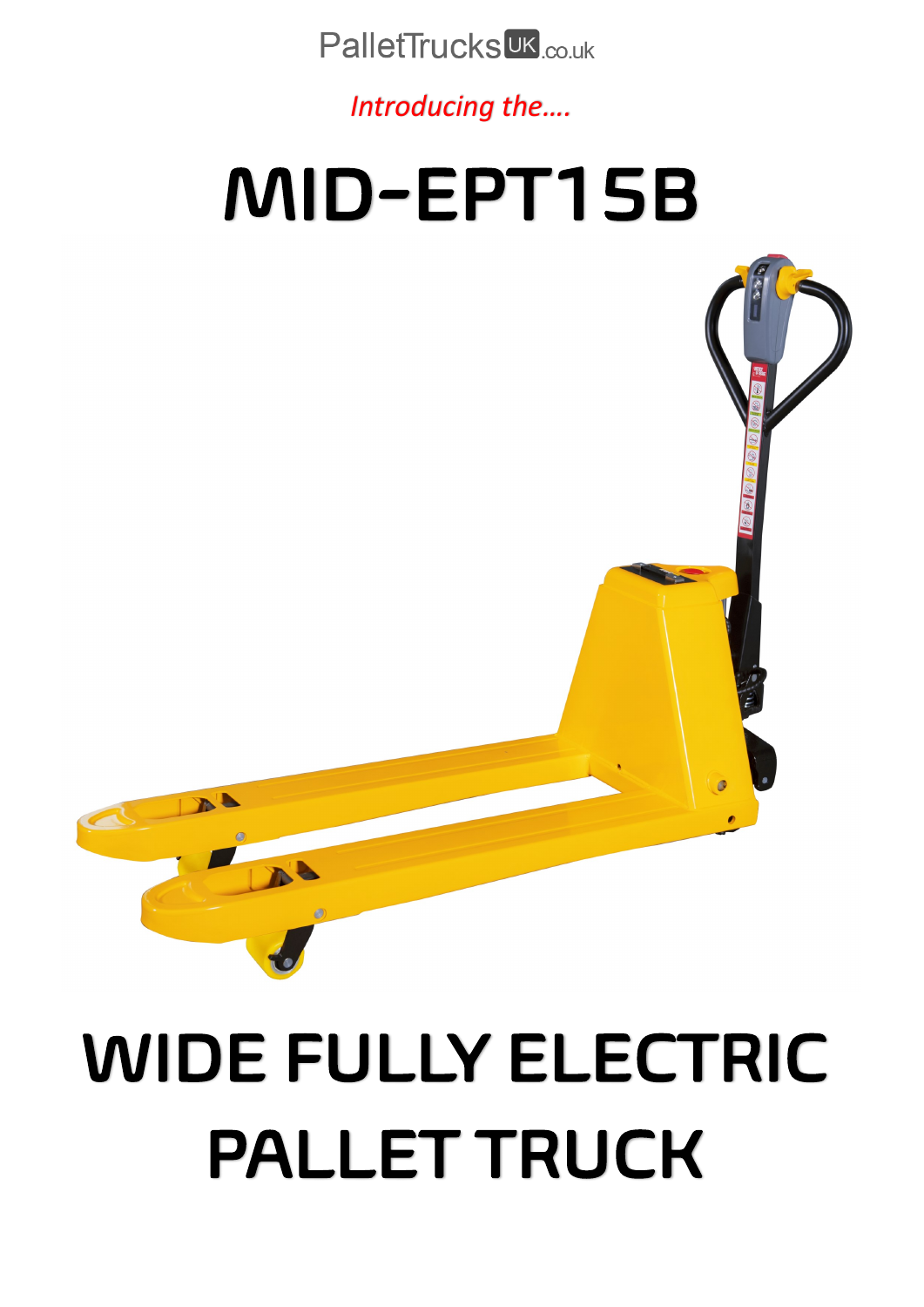## MID-EPT15B **WIDE FULLY ELECTRIC LITHIUM PALLET TRUCK**

MID-EPT15B is a new streamline and highly efficient fully electric pallet truck.

The truck features a very reliable 0.75kw brushless maintenance free driving motor, coupled together with a highly efficient lithium battery giving maximum running time between charges.



To allow the unit to be constantly operated, you also have the option of purchasing extra batteries which are easily interchangeable (within seconds). These allow the truck to be used on a fully charged battery, whilst the spent battery is being charged with the supplied external battery charger.



Rated at 1500kg capacity and a slope/climbing gradeability of 4% laden, 10% unladen—this is a powerful machine with average life 3 times greater than a manual pallet truck. Despite this, it's a compact unit, only 32mm longer than a standard pallet truck.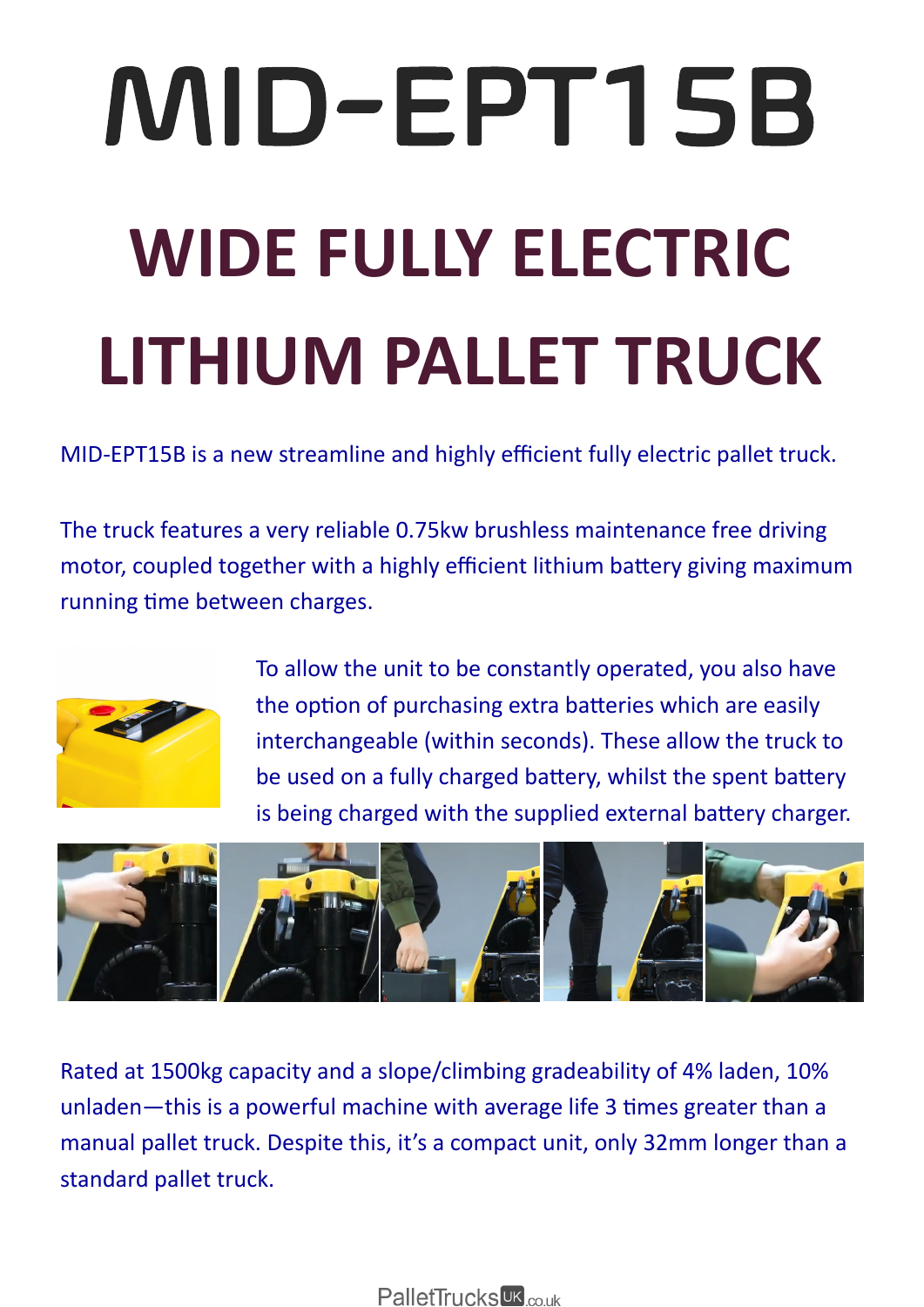The ergonomic tiller is a multi-function handle, which helps reduces fatigue and will automatic return to the vertical position when released. If features an emergency stop, forward/reverse butterfly switch, lifting/lowering, horn, LED screen displaying battery life.









Features non-marking Polyutherane wheels with Integral double fork wheels—ideal for pallets of an open or closed designs

**Invest and Improve your efficiency now, whilst protecting your staff from strains and injury.**

PalletTrucks<sup>UK</sup><sub>co.uk</sub>